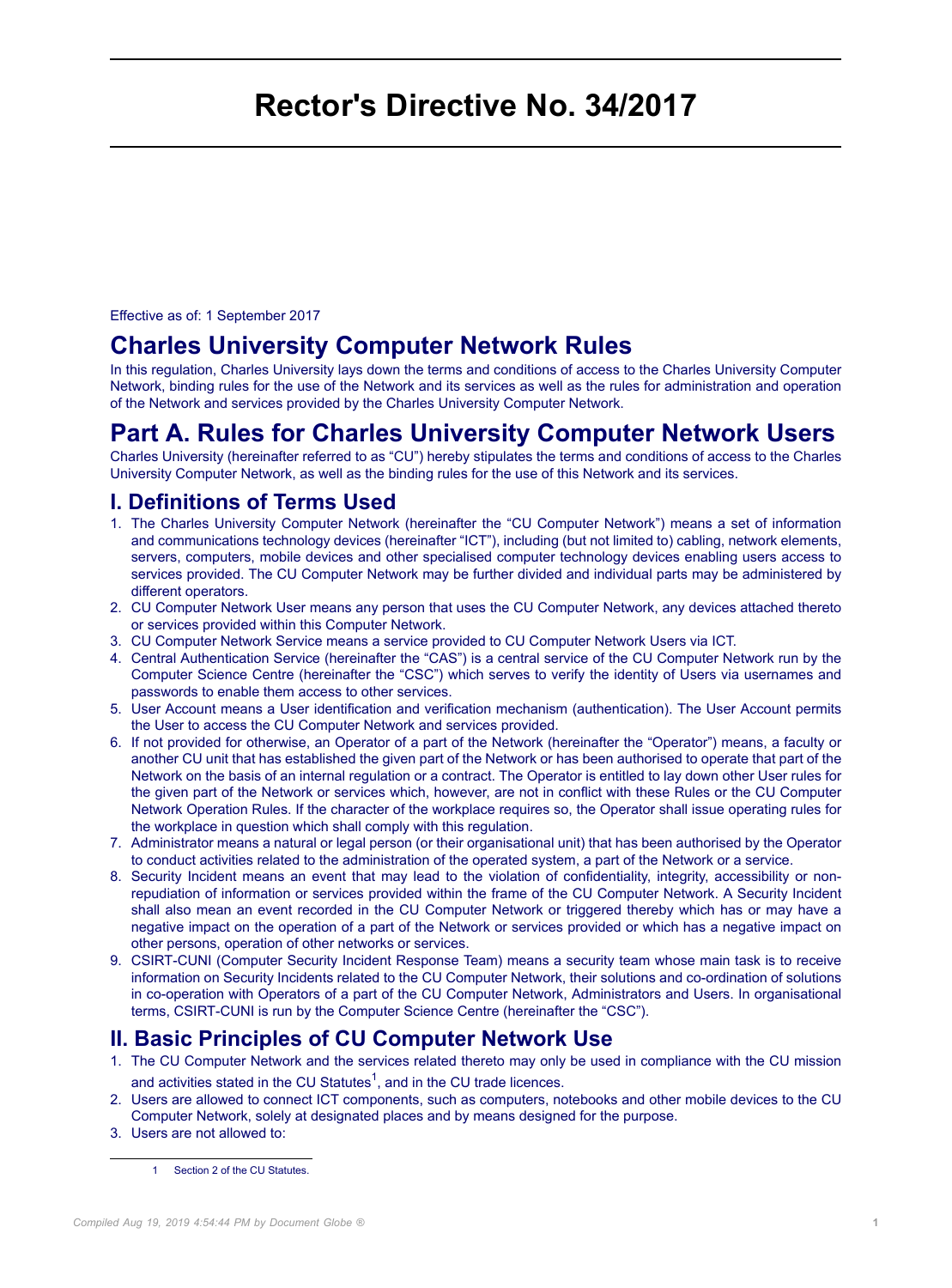- a. Connect communications devices (routers, switches, etc.) or entire networks to the CU Computer Network without the prior consent of the relevant Administrator
- b. Install and operate, without an Administrator's consent, any software that excessively burdens the CU Computer Network, servers, or other ICT components, if relevant
- c. Install, copy or publicly communicate any works, software, databases and other results of intellectual creative work that are subject to intellectual property rights (in particular copyright, Personal Data Protection Act and Protection of Classified Information Act) via the CU Computer Network without the relevant authorisation
- d. Modify software, data or technical equipment owned or used by CU without the relevant authorisation (e.g. any computer configuration that would affect the operation of the Network or a service)
- e. Damage or destroy ICT devices (computers, software, communication lines) in the ownership of CU
- f. Ensure access to the Network and other services of the CU Computer Network to other legal entities or natural persons
- g. Use false identity or misuse the negligence of other Users to access data and information of other people
- h. Use such software that permits unauthorised use of another person's User Account
- i. Attempt to obtain access rights to which they are not entitled (should the User gain such rights by mistake resulting from the erroneous operation of software or technical equipment, s/he is obliged to notify the Administrator or CSIRT-CUNI thereof without undue delay)
- j. Develop or use programmes facilitating activities specified in paras d) to i), unless it falls within the scope of their study or work duties (this, however, requires an explicit written consent of the Operator)
- k. Use CU computer devices for activities specified in paras d) to i) against any other organisation whose computer tools are accessible through the CU Computer Network
- l. Use services of the CU Computer Network to disseminate commercial information, for advertising purposes, political or religious campaigning, or spreading information that is in contradiction with legislation, internal regulations and internal CU standards, ethical or moral rules or information that could be detrimental to the CU reputation (activities conducted within the scope of supplementary activities organised by CU are not considered to be the dissemination of commercial information or information for advertising purposes)
- m. Disturb other Users by sending spam through the CU Computer Network or its services
- n. Overburden the Network infrastructure and services available and thus restrict other Users in making use of ICT and services.

#### **III. User's Rights and Obligations**

- 1. The basic right of a User who is a student or employee of CU is the right to obtain a User Account to access the CU Central Authentication Service.
- 2. The User is authorised to use the CU Computer Network for commercial purposes solely in compliance with Act No. 111/1998 Coll., on Higher Education Institutions, as amended, and with the regulation on supplementary activities.
- 3. Users are obliged to:
	- a. Familiarise themselves with the method of and rules for the use of CU Computer Network prior to or during their first connection to the Network
	- b. Respect any additional rules or operational rules applicable to the use of devices, services or premises issued by individual Operators of parts of the CU Computer Network
	- c. Co-operate in the process of establishment and modification of their User Account
	- d. Respect the instructions of the Administrator and other persons authorised by the Administrator and upon request prove their identity (CU identification card, study record book, national ID card, passport, etc.)
	- e. Protect their User Account by password or other technical means developed for that purpose and are also obligated to minimise the opportunities for the User's Account misuse
	- f. Respect the protection of copyrights and other intellectual property rights, personal and confidential information
	- g. Notify CSIRT-CUNI, without undue delay, of any breach of the aforementioned rules, in particular if they suspect that any of the ICT tools or services of the CU Computer Network have been or are being misused or personal access data has been disclosed.
- 4. Users are liable for the data and ICT components administered by them (Users are fully liable for any potential consequences arising from their conduct, including liability for damage).

### **IV. Other Provisions**

The User hereby confirms and agrees unconditionally with the following:

- 1. The CSC and Operators have the right to store information on the operation and services provided in the CU Computer Network for administrative, operational, statistical, monitoring and security purposes.
- 2. The CSC and Operators undertake to ensure that all information obtained in the process of equipment registration or User Account establishment is protected within the meaning of Act No. 101/2000 Coll., on Personal Data Protection, as amended. CU is entitled to communicate the data provided by the User to law enforcement authorities for their purposes in compliance with the applicable legislation.
- 3. In the event of substantiated suspicion of breach of Czech legal regulations or these Rules, the CSC and Operators are entitled to temporarily restrict the access of the User to the CU Computer Network or its part or selected services, if applicable.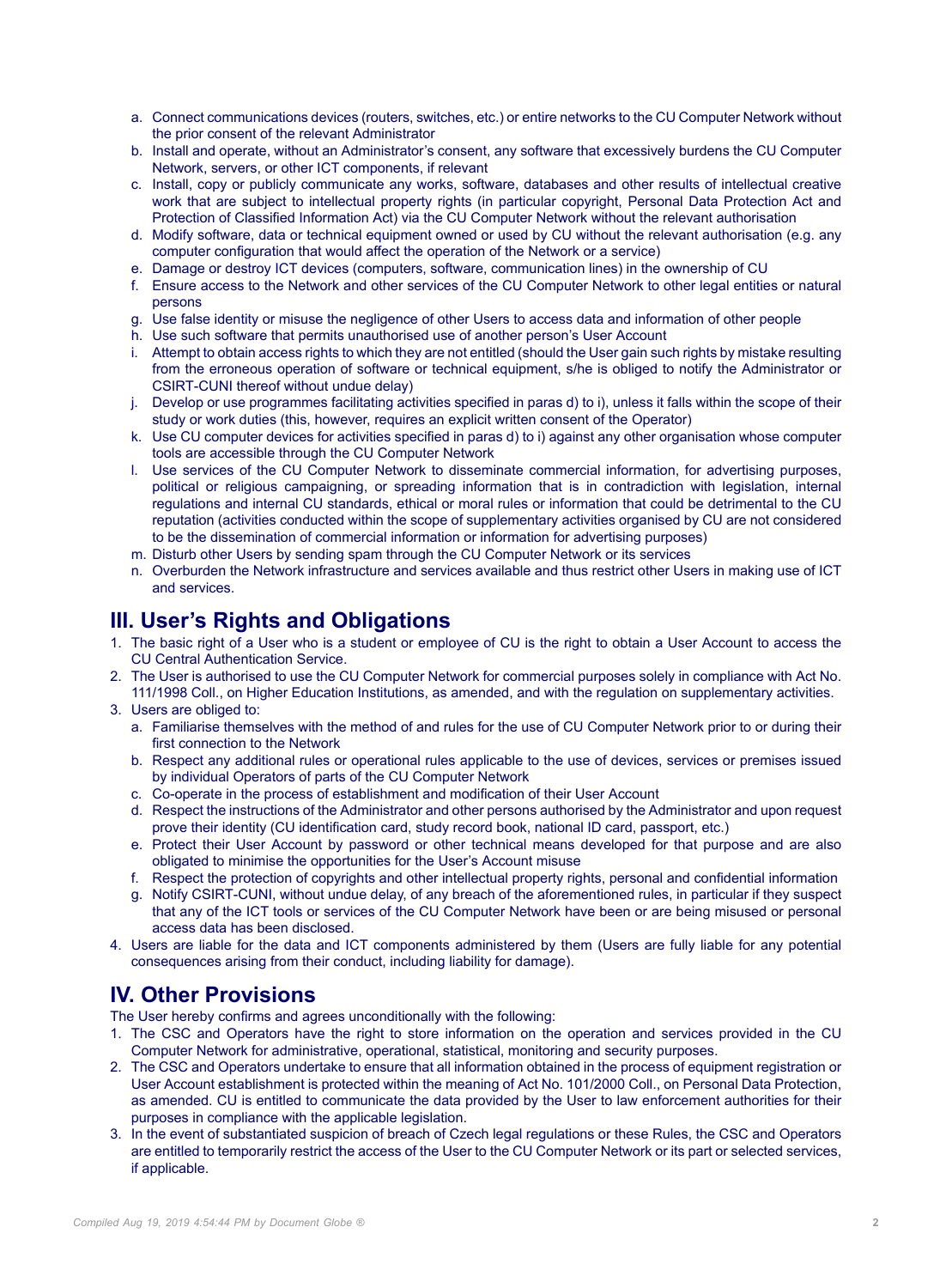- 4. In the event of reasonable suspicion of misuse of a User Account or device by another person, the CSC and Operators are entitled to immediately block the User Account (including a CAS account and other User Accounts necessary for the fulfilment of study or work duties) or disconnect such devices from the CU Network and services. CU is obliged to inform the User immediately thereof using the contact information stored for the purposes of the User Account in question or the registered device.
- 5. In the event of provable violation of these Rules by the User or in the event of a Security Incident caused by the User, the CSC and Operators are entitled to permanently disable the User's access to the CU Computer Network or its part and selected services, if applicable.
- 6. In order to adhere to the obligations laid down in Act No. 480/2004 Coll., on Certain Information Society Services, as amended, the CSC, Operators and Administrators are entitled, in the event they learn about the existence of User files, parts of files or other information that are of an illegal nature, to immediately delete such information, take all reasonable steps to eliminate such information or make it inaccessible or secure such information for the purposes of criminal proceedings, if any. The User hereby confirms and consents to the fact that the CSC, Operators and Administrators shall not be liable for any direct or indirect damage or other harm that has occurred or may have occurred to the User due to the aforementioned steps.
- 7. In the event of breach of these Rules by any User, the CSC or Operators may, in compliance with applicable national legislation and international treaties by which the CR is bound, also take other measures not mentioned above.
- 8. The CSC and Operators do not guarantee the User in any way the uninterrupted operation of the CU Computer Network or its services, their accessibility or quality.
- 9. In compliance with the general civil and criminal liability of the User pursuant to the relevant provisions of the generally binding legislation, CU shall be entitled to damages should the User violate the obligations laid down herein.

#### **V. Final Provisions**

- 1. These Rules become binding on the User as soon as s/he expresses his/her consent to the "Rules for Charles University Computer Network Users" document. The Rules are binding for the User for the entire period of use of the CU Computer Network or its services. These Rules as well as other related documents are accessible at [https://](https://uvt.cuni.cz/uksit) [uvt.cuni.cz/uksit](https://uvt.cuni.cz/uksit) .
- 2. By clicking "I agree to the Rules" or by signing the record enclosed to these Rules, the User confirms that s/he has read the document ("Rules for Charles University Computer Network Users"), understood all the information contained therein and expresses his/her full consent. The User also confirms that s/he has not given his/her consent to the Rules under pressure and that it has been an act of his/her free will.
- 3. By clicking "I agree to personal data processing" or by signing the record enclosed to these Rules, the User confirms that s/he agrees to the processing of the personal data provided in connection with the establishment of access to the CU Computer Network or use of its services. This personal data is stored and administered pursuant to the "Processing of Personal Data of Students, Applicants, Employees and Other Persons at Charles University" regulation, as amended.

# **Part B. CU Computer Network Operation Rules**

Charles University hereby lays down the rules for the administration and operation of the Network and services provided by the Charles University Computer Network.

#### **I. CSC Basic Obligations and Rights**

- 1. The CSC provides for the connection of individual university localities to the CU Computer Network, and based on their requirements it ensures their interconnection and connection to the Internet global network. In substantiated cases this obligation may be delegated to the relevant Operator.
- 2. The CSC is liable for the configuration and operation of central services, assigns Internet addresses to connected networks, registers second level domains, eliminates (in connection with Operators of parts of the CU Computer Network) defects arising from the use of these addresses and domains used in the CU Computer Network, and take measures to prevent their misuse.
- 3. On the basis of information from the centrally operated information systems the CSC establishes and cancels accounts in the CAS.
- 4. The CSC checks and provides methodological guidance to Operators of parts of the CU Computer Network to ensure that, in co-operation with Administrators, they see to the proper configuration, functionality and security of ICT components and services provided to their Users and ensure that their operation does not restrict or disrupt the operation of the CU Computer Network or other networks.
- 5. The CSC operates the CSIRT-CUNI security team.
- 6. The CSC is entitled to retain information on operation and services provided in the CU Computer Network for administrative, operational, statistical, monitoring and security purposes. The CSC is entitled to analyse information obtained solely to the extent necessary to ensure the proper functioning of the Computer Network and its services and in compliance with the applicable legislation. CSC employees are bound by confidentiality obligations with respect to information that they learn in connection with the aforementioned activities and that could be of confidential nature or relate to individual Users. These obligations remain in validity despite the termination of an employment contract or any contractual relationship with CU. Employees shall not be bound by the confidentiality obligation if handling a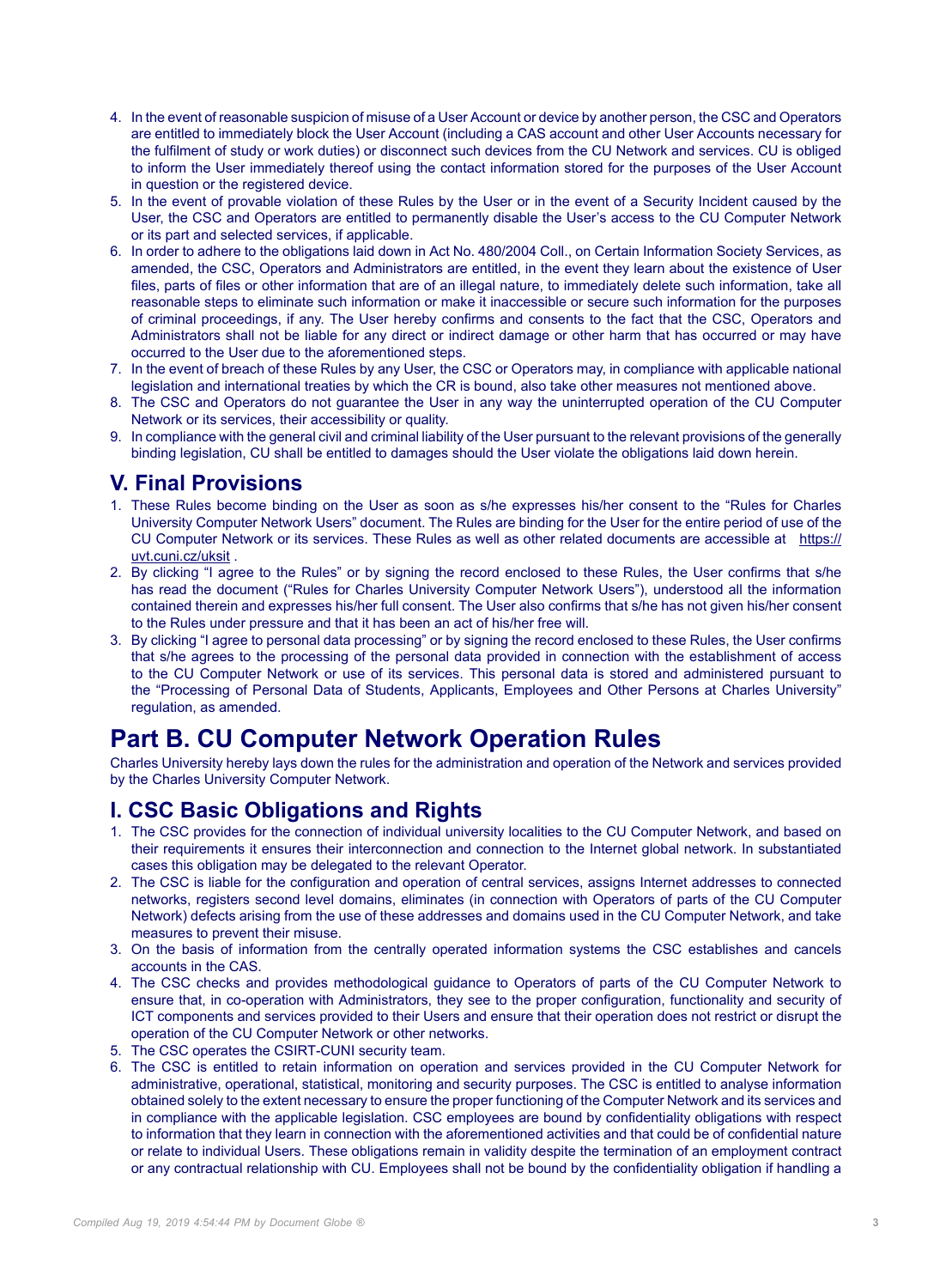Security Incident; in that case they have the right to communicate the information related to the Incident in question to the Administrators dealing with the Security Incident or to the relevant Operator and CSIRT-CUNI members. Furthermore, the confidentiality obligation shall not apply to communication with the Police of the CR or other lawenforcement bodies.

- 7. In the event of reasonable suspicion of misuse of the CAS User Account by another person, the CSC is entitled block the User Account. The CSC is obliged to inform the User thereof using the contact information maintained for the Account in question.
- 8. In the event of reasonable suspicion of device misuse, the CSC is entitled to block or disconnect such devices. The CSC is obliged to immediately notify thereof the relevant Administrator of the part of the Network to which the device was connected.
- 9. In the event of violation of these Rules or handling a Security Incident, the CSC is entitled to adopt other measures to ensure the proper functioning of the CU Computer Network and its services. Should such measure lie in the limitation or termination of service provision or connection to the CU Computer Network, the person who has taken this measure must inform the Administration of the relevant part of the Network.
- 10.In the event of violation of these Rules or the "Rules for CU Computer Network Users", the CSC may adopt other measures in compliance with applicable national legislation and international contracts by which the CR is bound.
- 11. The CSC does not provide Users with any guarantee regarding the uninterrupted provision of services or their accessibility or connection speed.
- 12.In cases when the CSC takes on the role of an Operator or Administrator of a part of the Network, it shall be bound by the provisions of Articles II and III, Part B hereof.

# **II. Basic Obligations and Right of Operators of a Part of the CU Computer Network**

- 1. Operators are liable for the proper configuration, functionality and security of technical means of the part of the Network operated and services provided by them. The administration is delegated to one of their organisational units or an external entity or natural person. Operators shall inform the CSC of the body authorised to carry out the administration.
- 2. Operators may divide the Network operated into parts and authorise different organisational units, external entities or natural persons to carry out the administration. Furthermore, Operators are entitled to delegate the responsibility for the operation of a certain part to any of their organisational units. Operators shall inform the CSC on the division of the Network and on their decision to delegate the responsibility for the operation of their part.
- 3. In compliance with the provisions of Section 5 of Act No. 480/2004 Coll., on Certain Information Society Services, as amended, the Operator whose activity lies in the provision of services consisting in storage of information (files) provided by Users is liable for the contents of the information stored at the request of a User only if:
	- a. they could, with regard to the subject of their activity and the circumstances and nature of the case, know that the contents of the information stored or action of the User are illegal; or
	- b. they have, in a provable manner, obtained knowledge of the illegal nature of the information stored or illegal action of the User, and failed to take, without delay, all measures that could be required to remove or disable access to such information.
- 4. In compliance with the provisions of Section 6 of Act No. 480/2004 Coll., on Certain Information Society Services, as amended, the service provider whose activity lies in the provision of services consisting in storage of information (files) provided by Users is not obliged to monitor the contents of the information which they transmit or store or actively seek facts or circumstances indicating the illegal contents of information.
- 5. In order to adhere to the duties laid down in Act No. 480/2004 Coll., on Certain Information Society Services, as amended, the Operator, should they obtain knowledge of User files or parts of files or other information of illegal nature, is obliged to take all measures that could be required to remove or disable access to such information or secure such information for the purposes of potential criminal proceedings.
- 6. With respect to devices operated by them, the Operator is obliged to ensure adherence to copyrights, the authorised use of products as well as respecting the set licence terms and conditions.
- 7. The Operator is obliged to retain the identity of Users using a device in the Operator's Network, including such information that proves that the device was used by the User at a given time. This data must be stored for a period of at least 6 months. Upon request of the CSC, the Police of the CR or other law-enforcement authorities, the Operator is obliged to immediately retrieve and provide such information in order to determine the liability for a Security Incident or to communicate the information requested. The Operator shall always inform the CSIRT-CUNI team of Security Incidents that are investigated upon request of the Police of the CR or other law-enforcement authorities or in cooperation therewith. In special cases (e.g. connection of a device to a part of the Network via the eduroam service) the Operator's obligation to retain the identity of Users connecting devices to the Network shall apply appropriately.
- 8. In exceptional cases (e.g. organization of conferences, seminars and other events without prior participant registration) the Operator is entitled to permit, for a necessary period of time, a technical solution permitting connection of devices to a part of the CU Computer Network with verification shared by multiple Users. This must be communicated to CSIRT-CUNI. If the technical solution fails to enable the Operator to adhere to the obligation to retain the identity of Users connected as specified in the paragraph above, this is not deemed to be a breach of the Operator's obligations.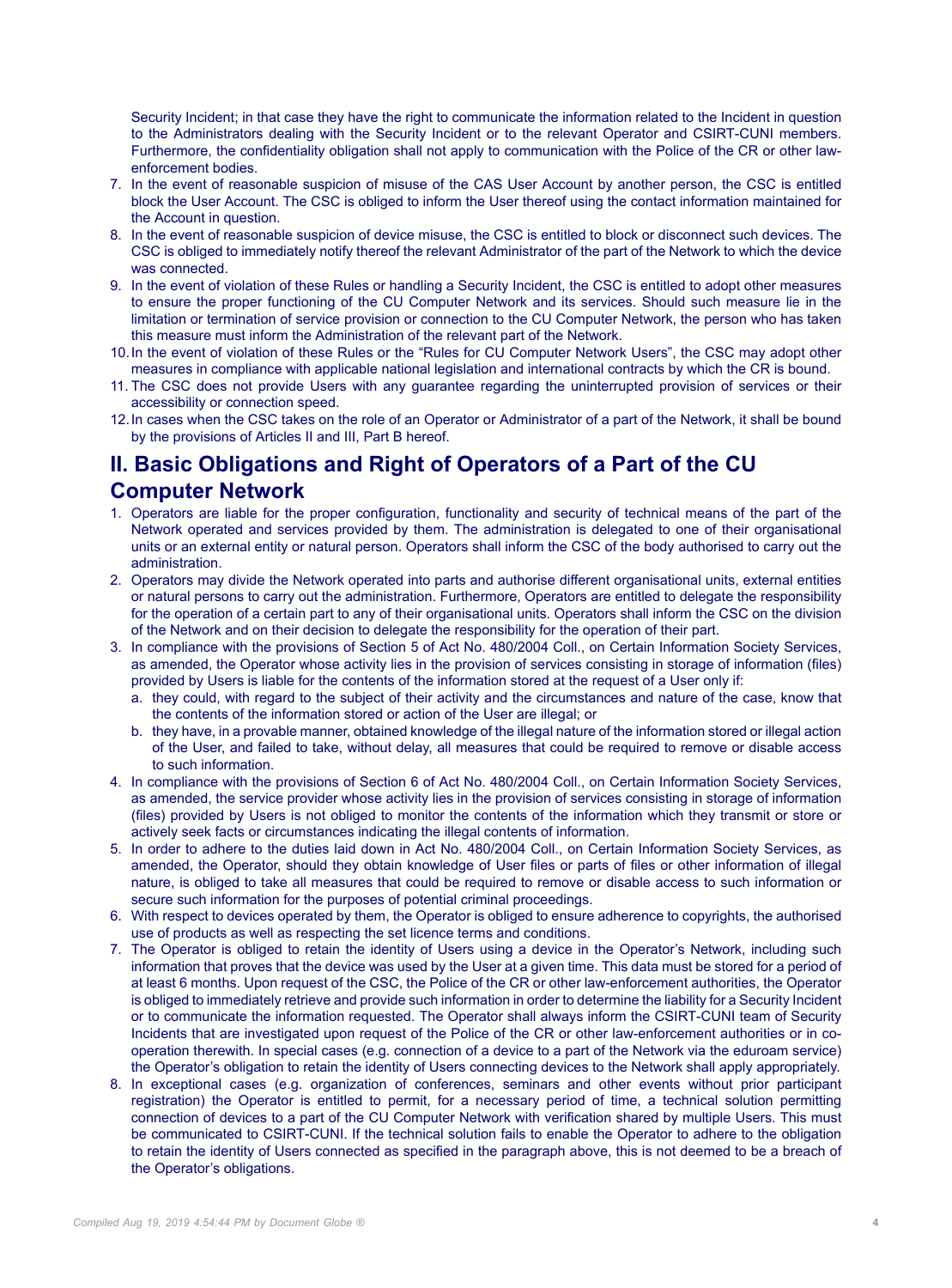- 9. The Operator undertakes to ensure that all information obtained during the registration of a User's device or the establishment of the User Account is protected within the meaning of Act No. 101/2000 Coll., on Personal Data Protection, as amended. The Operator is entitled to disclose the information provided by the User to law-enforcement authorities for their purpose in compliance with the applicable legislation.
- 10.Should a Security Incident be detected, the Operator is obliged to provide, upon request, co-operation to the CSC, CSIRT-CUNI members, and law-enforcement authorities, if applicable.
- 11. The Operator is entitled to store operational data and information on services provided in the CU Computer Network for administrative, operational, statistical, monitoring and security purposes.
- 12.In the event of violation of these Rules or the "Rules for CU Computer Network Users", the Operator may adopt other measures in compliance with applicable national legislation and international contracts by which the CR is bound.
- 13.The Operator does not provide Users with any guarantee for the uninterrupted provision of services or their accessibility or connection speed.
- 14.If required, the Operator is entitled to lay down other rules of operation of a part of the Network that are not in conflict with this Regulation.

# **III. Basic Obligations and Rights of Administrators of a Part of the CU Computer Network**

- 1. The Administrator ensures, based on the Operator's instructions, the running of the infrastructure and service configuration in the part of the Network that has been entrusted to the Administrator for administration. The Administrator sees to the proper configuration, functionality and security of ICT components and services provided and ensures that their operation does not restrict or disturb the operation of the CU Computer Network or other networks or services.
- 2. With the Operator's consent, the Administrator may divide the Network entrusted to them into parts and delegate the administration of individual parts to different organisational units, external entities or natural persons.
- 3. The Administrator permits connection of devices to the Network under the conditions laid down in these Rules and according to the instructions of the Operator of the part of the Network and is in charge of assigning network addresses to such devices. To connect devices to the Network, the Administrator uses suitable technical means.
- 4. The Administrator establishes and cancels User Accounts (excluding CAS accounts) and registers User devices for access to the CU Computer Network. In the process of account establishing and device registration, the Administrator is obliged to adhere to the administration instructions issued by the Operator and common administration instructions laid down by the CSC.
- 5. In compliance with the provisions of Section 5 of Act No. 480/2004 Coll., on Certain Information Society Services, as amended, the Administrator whose activity lies in the administration of services consisting in storage of information (files) provided by Users is liable for the contents of the information stored at the request of a User only if:
	- a. they could, with regard to the subject of their activity and the circumstances and nature of the case, know that the contents of the information stored or action of the User are illegal;
	- b. they have, in a provable manner, obtained knowledge of the illegal nature of the information stored or illegal action of the User, and failed to take, without delay, all measures, that could be required, to remove or disable access to such information.
- 6. In compliance with the provisions of Section 6 of Act No. 480/2004 Coll., on Certain Information Society Services, as amended, the service provider whose activity lies in the administration of services consisting in storage of information (files) provided by Users is not obliged to monitor the contents of the information which they transmit or store or actively seek facts or circumstances indicating the illegal contents of information.
- 7. The Administrator is obliged to ensure adherence to copyrights, the authorised use of products, as well as respecting the set licence terms and conditions with respect to devices administered according to the Operator's instructions.
- 8. The Administrator is obliged to retain the identity of Users using a device or service administered by them or connecting their devices to the part of the Network administered by them, including such information that proves that the device was used by the User at a given time. This data must be stored for a period of at least 6 months. Upon request of the CSC or the Operator, the Administrator is obliged to immediately retrieve and provide such information in order to determine the liability for a Security Incident or to communicate the information requested by the Police of the CR.
- 9. The obligation to maintain the identity of Users pursuant to para 7 of this Article does not apply in cases in which the Administrator has, upon request of the Operator, implemented a technical solution permitting connection of devices in the part of the CU Computer Network with verification shared by multiple Users. The Administrator is obliged to ensure that such solutions are applied only for a period strictly necessary.
- 10.The Administrator is obliged to provide the necessary co-operation to the CSC and designated CSIRT-CUNI members when dealing with Security Incidents. In the event the Administrator is notified of blocking or disconnection of a device connected to the part of the Network administered by them pursuant to Article I (8), Part B of this Regulation or other measures taken by the CSC pursuant to Article I (9), Part B of this Regulation lying in the restriction or termination of services provided by or connection to the CU Computer Network, they shall immediately inform the Administrator of the device (or the Administrator of the subordinated part of the Network, if applicable) and the head of the workplace concerned or the User whose identity data was used to connect the device.